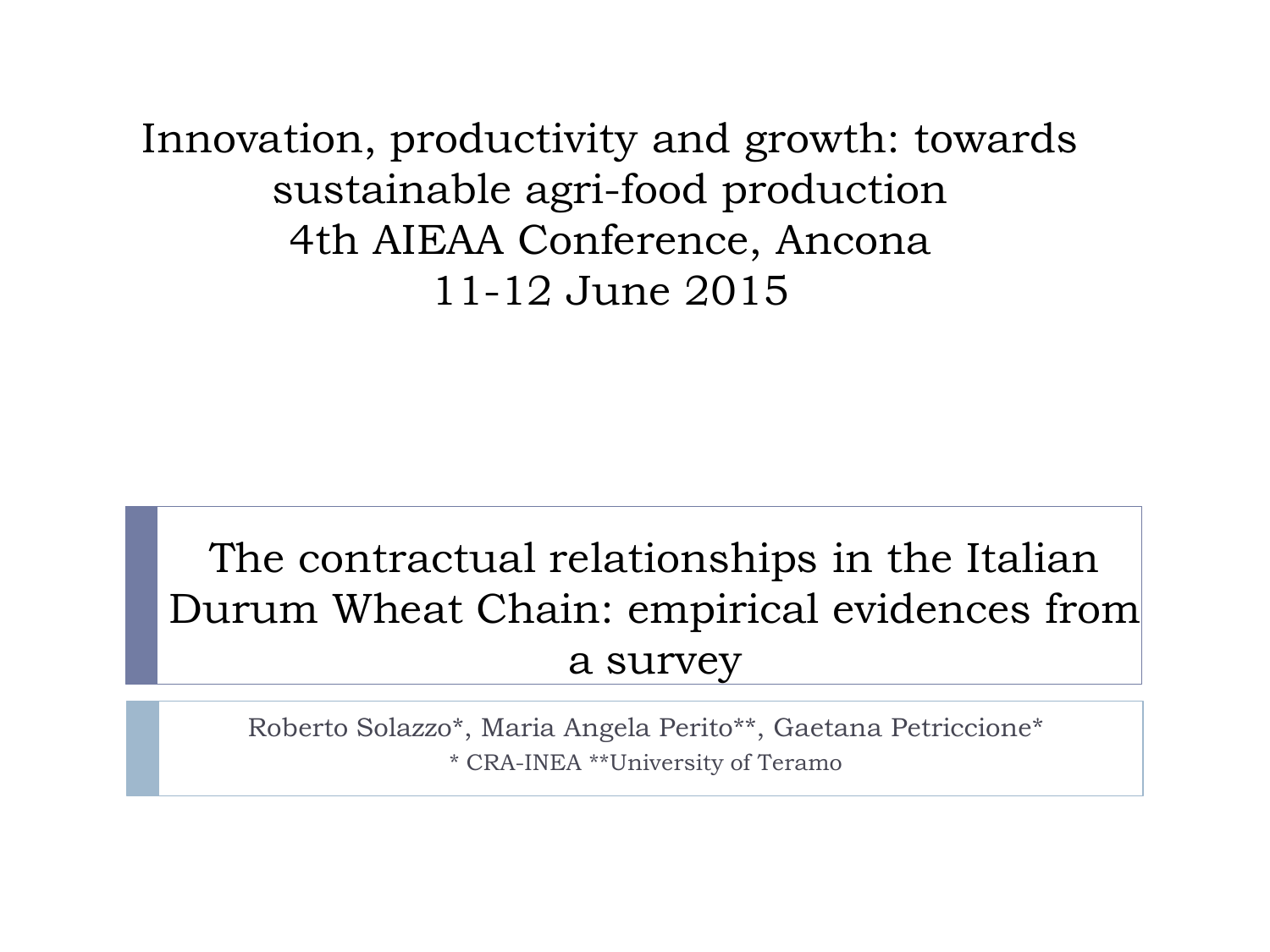# Background

- ◆ The product supply to big "pasta" companies is guaranteed not only by major producers, traders and wholesalers, but also by a myriad of small producers on a local scale.
- ◆ Contracts can be used by pasta producers as an alternative to spot market



- Interviews with relevant pasta producers
- $\blacktriangleright$  These pasta producers:
	- "promote" the underwriting of cultivation/sale contracts to ensure a supply basin of durum wheat with specific qualities

#### but …

adopt these instruments only for a percentage of their production (around 10%)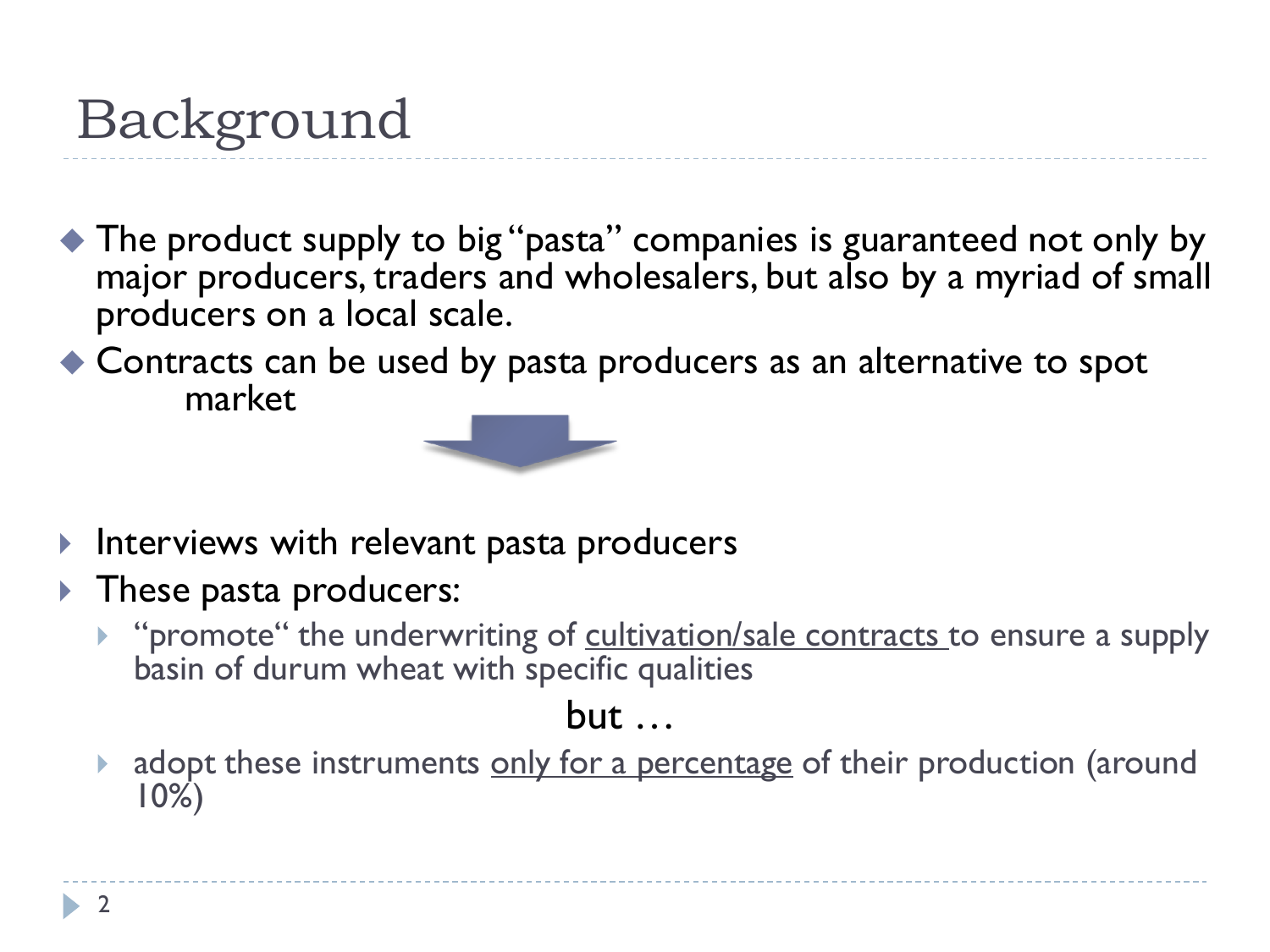# **Objectives**

Analyse the use/effectiveness of these contractual instruments for the durum wheat producers:

- 1) How farms regulate the production and sale of durum wheat
- 2) The reasons why farms choose to underwrite or not a cultivation/sale contract
- 3) The degree of satisfaction of contracts:
	- $\triangleright$  product quality/innovation
	- $\triangleright$  income/price stability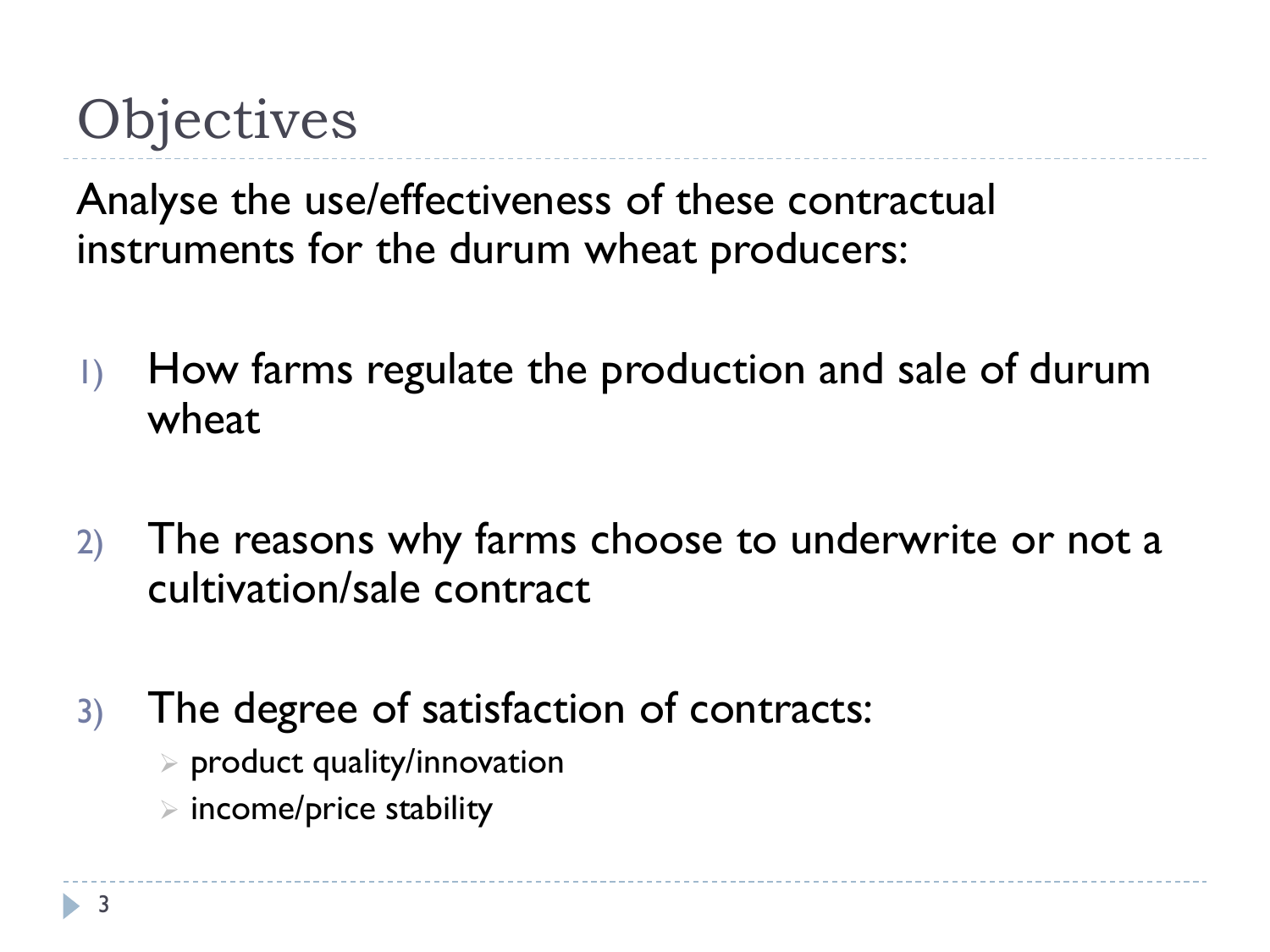# Methodologies

**Survey** 

#### ▶ Questionnaire was organized in four sections:

- i. general information about the farms;
- ii. their forms of horizontal and vertical organization;
- iii. relevant contractual aspects about the product;
- iv. satisfaction/dissatisfaction elements regarding contractual relations with downstream operators.
- ▶ … and submitted to a sample of 261 durum wheat farms belonging to Italian FADN database
- Logistic model
	- A logistic model was applied to FADN data in order to better understand which factors influence the choice of having (or not) a written contract for durum wheat.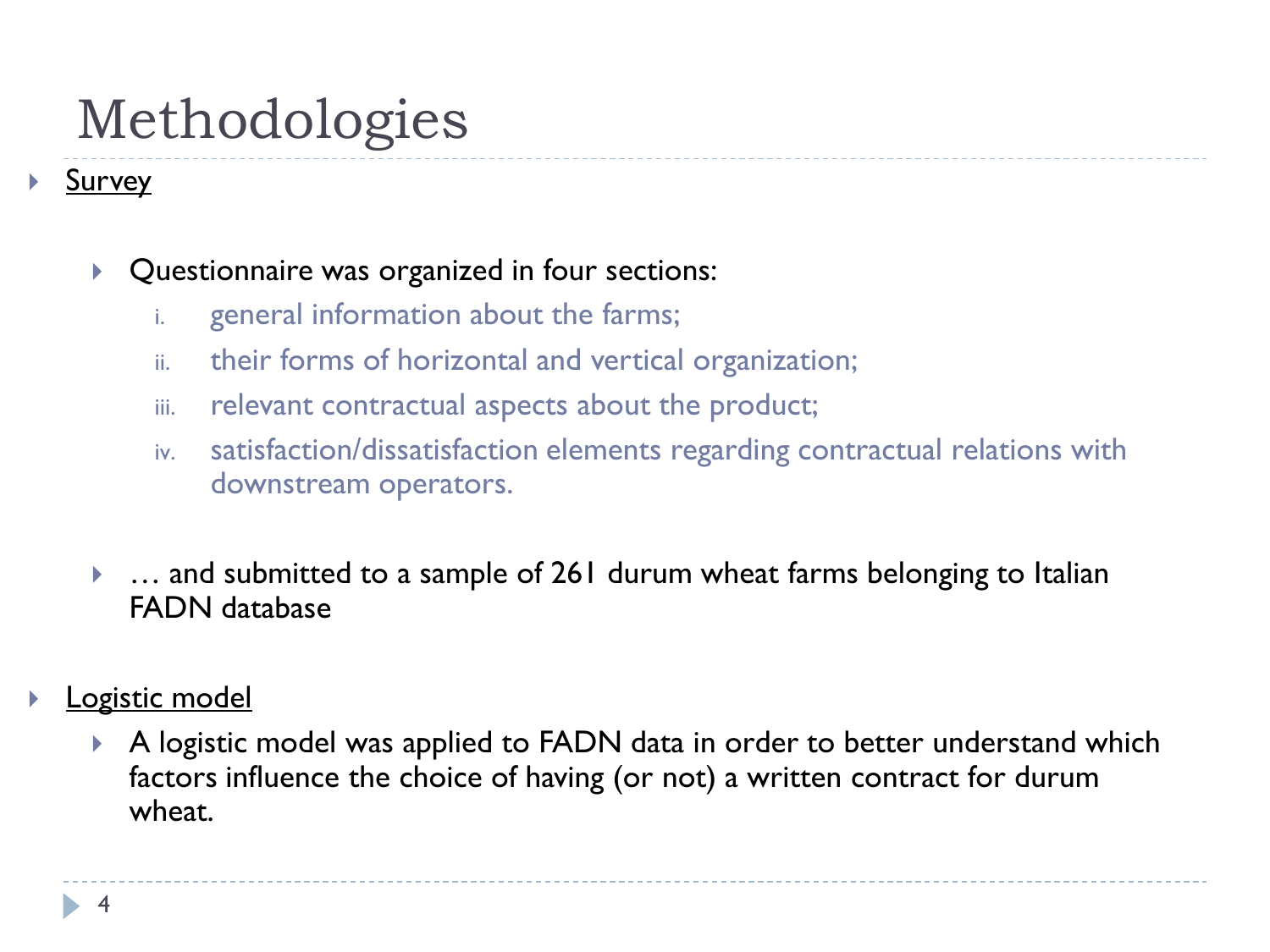# Durum wheat farms in the survey

| Durum wheat area (ha) | <b>Abruzzo</b> | Campania Emilia-R. Marche |    |    | Puglia | <b>Sicily</b> | <b>Tuscany</b> | <b>Total</b> |
|-----------------------|----------------|---------------------------|----|----|--------|---------------|----------------|--------------|
| <2                    |                |                           |    |    |        |               |                | 16           |
| $5 - 10$              | 6              | q                         | 11 |    | 11     | 10            |                | 57           |
| $2 - 5$               |                |                           | 10 | 4  | 6      | 11            |                | 39           |
| $10 - 30$             |                | 8                         | 16 | 5  | 22     | 18            | 14             | 88           |
| 30-100                |                |                           | 8  | 9  | 17     |               |                | 55           |
| $>100$                |                |                           |    |    |        |               |                |              |
| Total                 | 19             | 27                        | 52 | 23 | 60     | 48            | 32             | 261          |

▶ Wide territorial/dimension coverage of the sample:

- **Figure 2** respondents are located in 7 Italian region, which produces more than 75% of the Italian production: Emilia-Romagna, Tuscany, Marche, Abruzzo, Campania, Puglia, Sicily;
- ▶ farm sizes are between 2 Ha to more than100 hectares.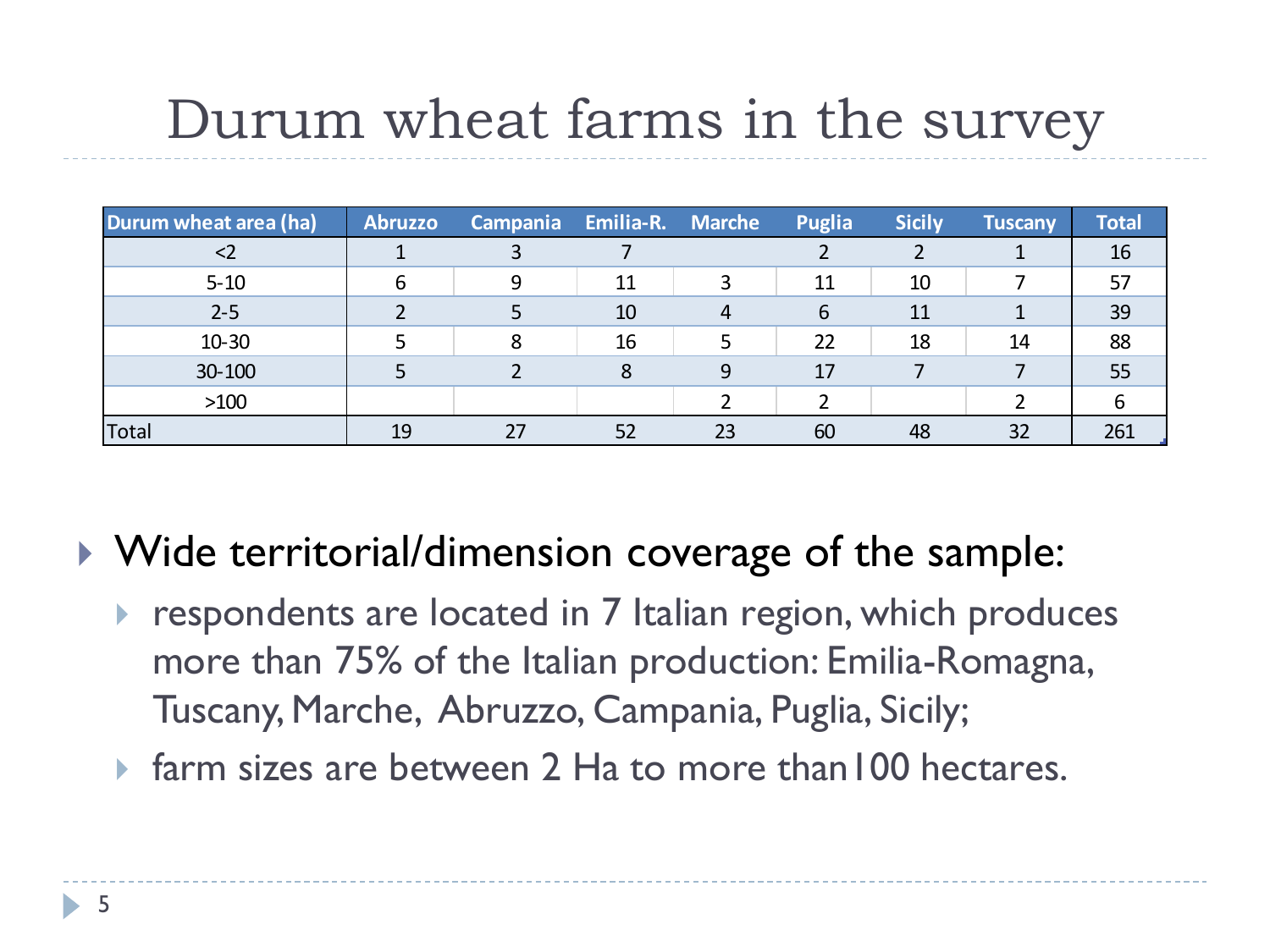# How many farms underwrite contracts?



- Few farmers underwrite contracts with pasta producers (less than 12% of the analysed sample);
- ▶ equally distributed between sales (16) and cultivation (15) contracts
- highest concentration in Emilia Romagna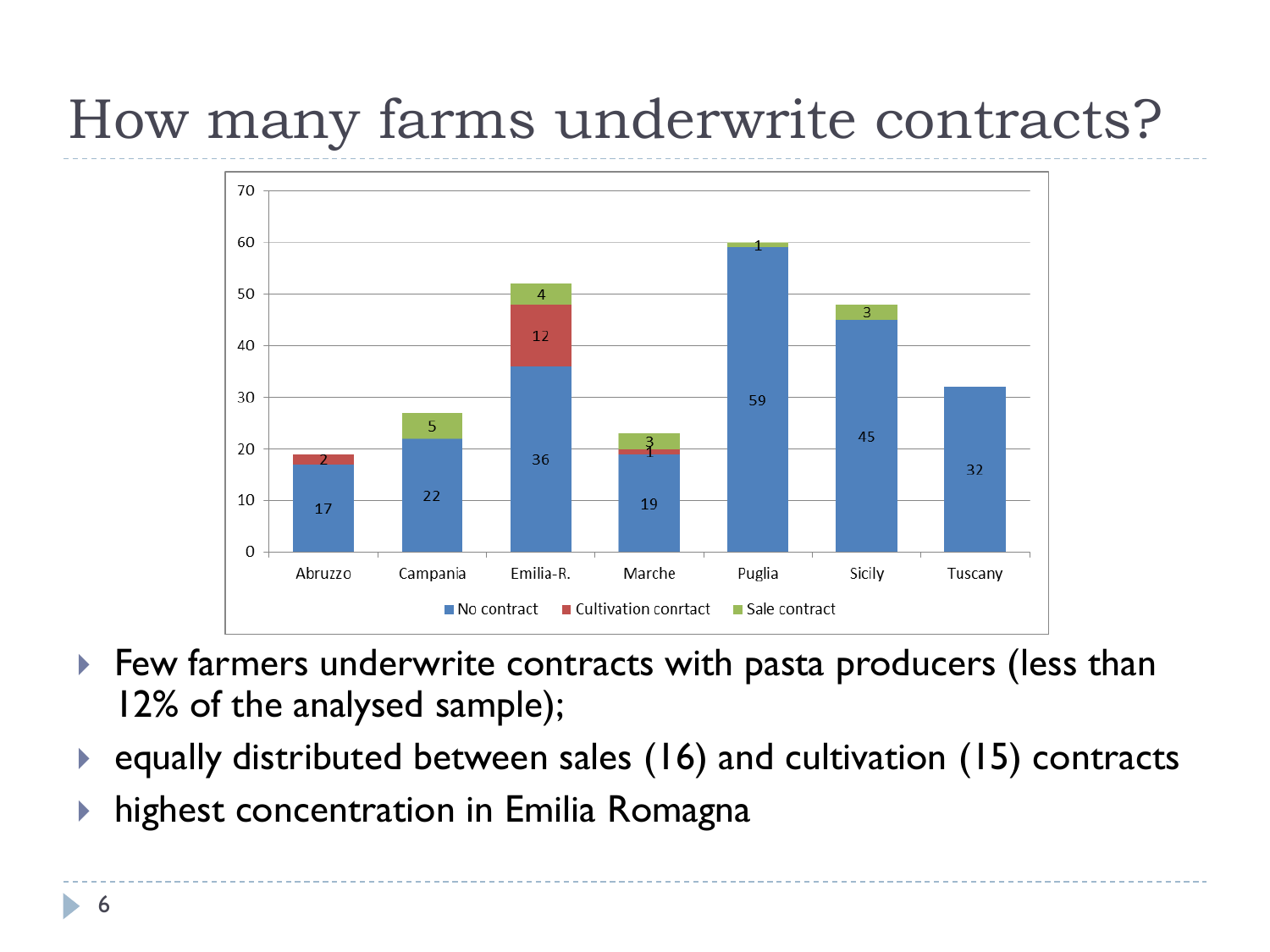## How the farms (without a written contract) regulate the relationship with the buyers?



- Open-ended question with great diversity of answers but it is possible to find some interesting perspective
- Most frequently used words to describe the relationship with the buyers:
	- **Long Standing** and **Trust**
- $\blacktriangleright$  In many cases the confidence in established relationships influence significantly the choice of verbal agreements rather than written cultivation/sale contract.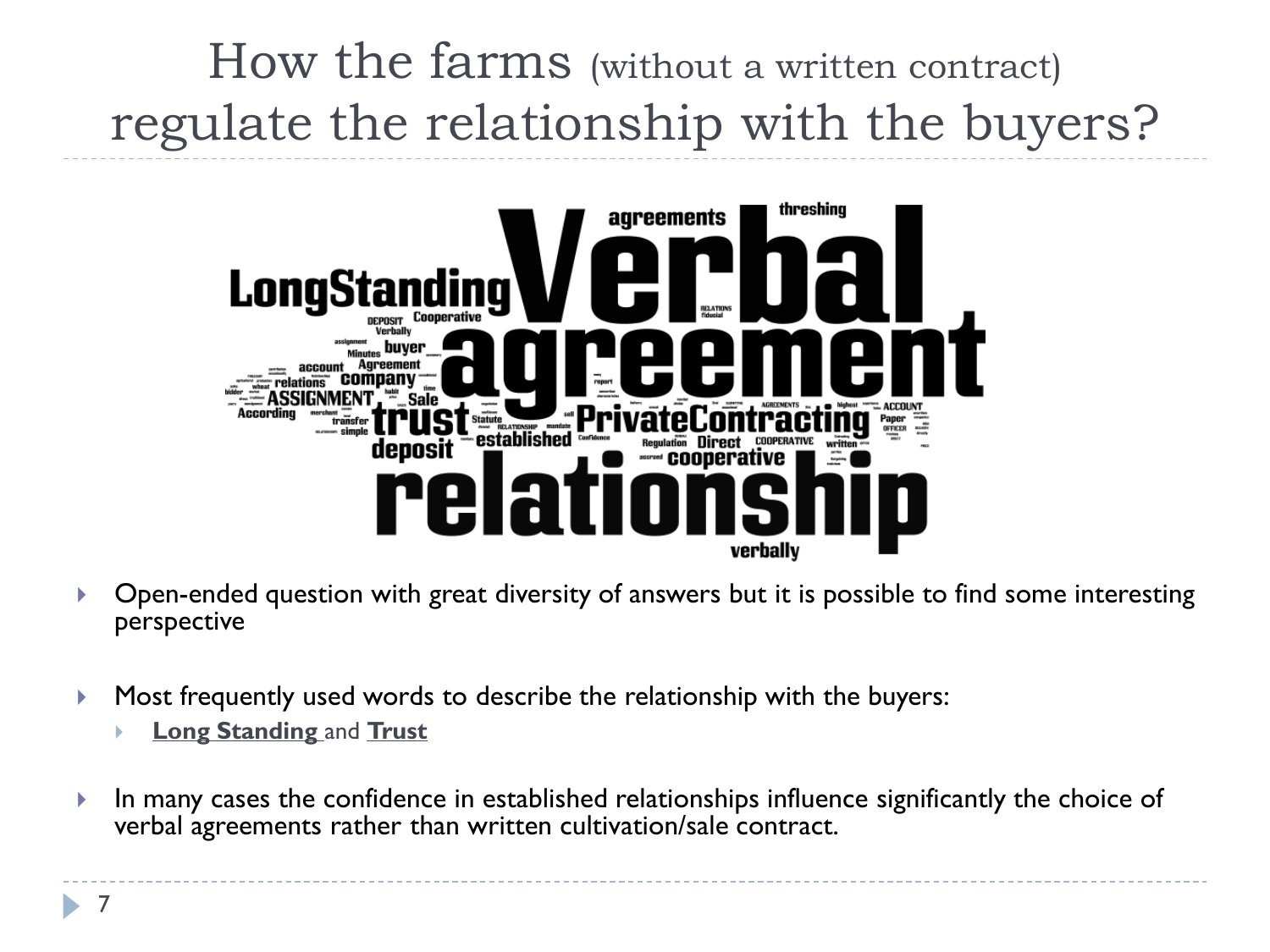## Why farms do not choose written contracts for cultivation/sale?

|                                                                                                                                                                                                                                                                    |                                                                                                    | Age      |                    |              |  |  |
|--------------------------------------------------------------------------------------------------------------------------------------------------------------------------------------------------------------------------------------------------------------------|----------------------------------------------------------------------------------------------------|----------|--------------------|--------------|--|--|
| Reason                                                                                                                                                                                                                                                             | Less than 40 From 40 to                                                                            |          | Over <sub>60</sub> |              |  |  |
|                                                                                                                                                                                                                                                                    | years                                                                                              | 60 years | years              | <b>Total</b> |  |  |
| Lack of information                                                                                                                                                                                                                                                | 13.0                                                                                               | 6.3      | 8.0                | 7.7          |  |  |
| I do not want constraints                                                                                                                                                                                                                                          | 39.1                                                                                               | 50.5     | 49.4               | 48.9         |  |  |
| It is not convenient                                                                                                                                                                                                                                               | 13.0                                                                                               | 14.4     | 12.6               | 13.6         |  |  |
| It is risky                                                                                                                                                                                                                                                        | 0.0                                                                                                | 5.4      | 5.7                | 5.0          |  |  |
| I do not trust                                                                                                                                                                                                                                                     | 17.4                                                                                               | 7.2      | 13.8               | 10.9         |  |  |
| <b>Other</b>                                                                                                                                                                                                                                                       | 17.4                                                                                               | 16.2     | 10.3               | 14.0         |  |  |
| <b>Total</b>                                                                                                                                                                                                                                                       | 100                                                                                                | 100      | 100                | 100          |  |  |
| 13.6% of farms have doubts on the effective convenience of a written contract, while nearly 11% say<br>that they "do not trust" the contracts.<br>7.7% of farms for which the decision "not to adopt a written contract" is related to the lack of<br>information. |                                                                                                    |          |                    |              |  |  |
| The age of the holder affects the results:                                                                                                                                                                                                                         |                                                                                                    |          |                    |              |  |  |
| the incidence of lack of information is higher in the youngest group while the risk is not considere<br>k.<br>as a major problem                                                                                                                                   |                                                                                                    |          |                    |              |  |  |
| k.                                                                                                                                                                                                                                                                 | For the over 40's "I do not want constraints" is the main answer for more than half of the farmers |          |                    |              |  |  |

- For almost half of the farms the main problem is related to the constraints required by the contract.
- 13.6% of farms have doubts on the effective convenience of a written contract, while nearly 11% say that they "do not trust" the contracts.
- 7.7% of farms for which the decision "not to adopt a written contract" is related to the lack of information.
- The age of the holder affects the results:
	- the incidence of lack of information is higher in the youngest group while the risk is not considered as a major problem
	-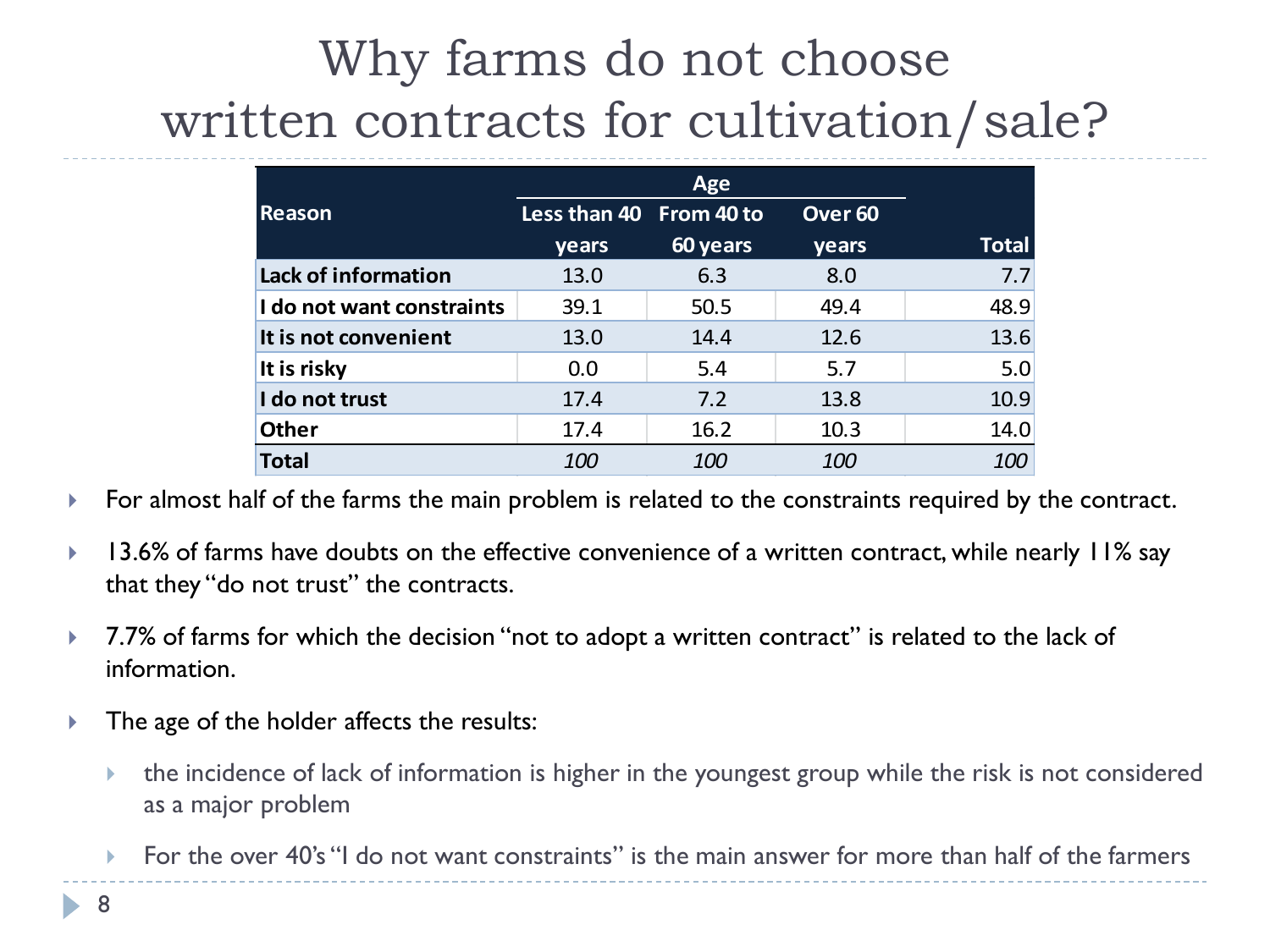## Benefits of choosing written contracts for cultivation/sale



Benefits for almost all farms

- Major benefits linked to income/price stability and market outlet
- Lower benefits to the improvement of quality and to cultivation techniques
- Benefits to the costs are mainly related to the storage phase and not to the production activity

9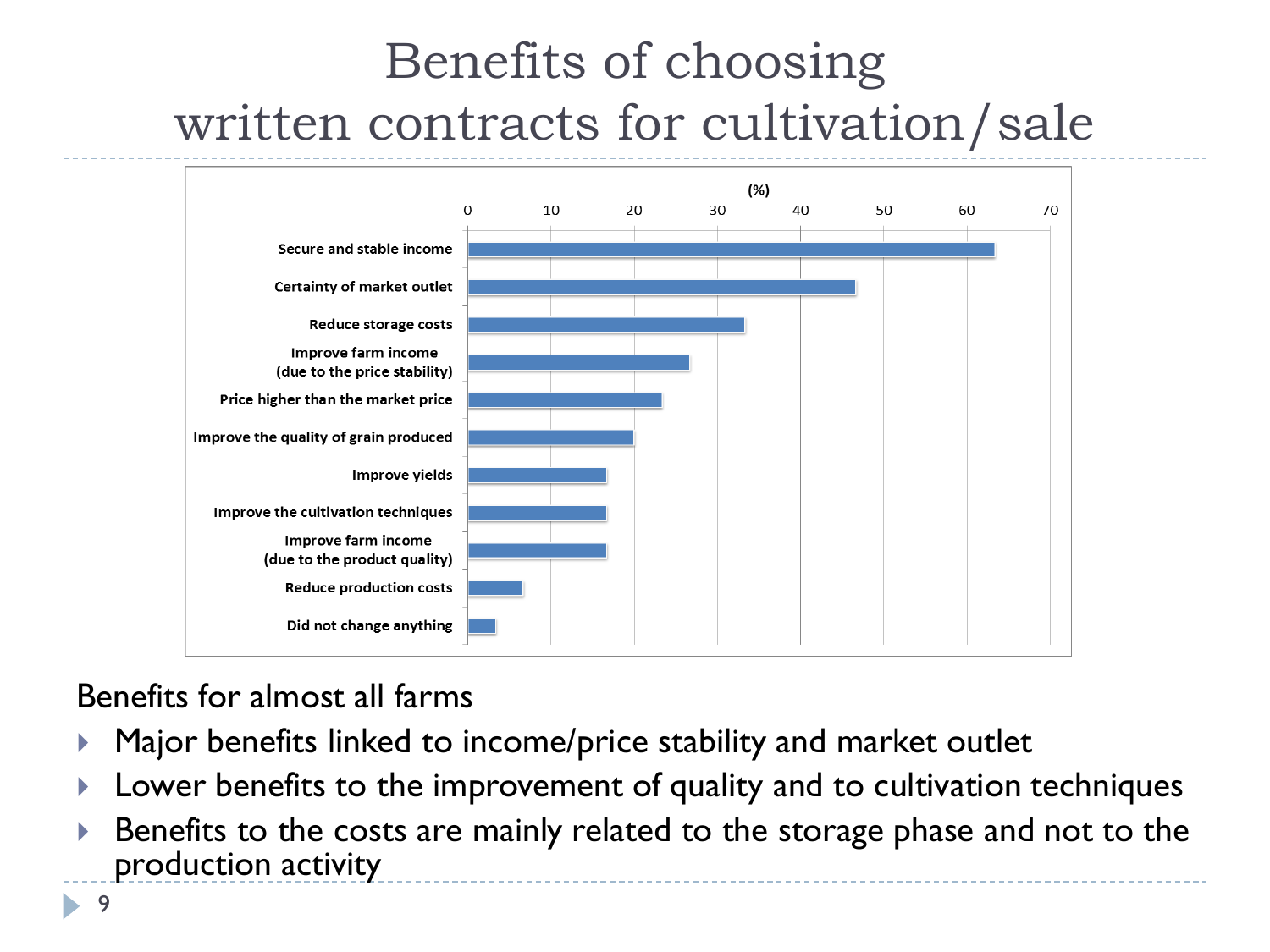#### Assessment of the effectiveness of written contracts for cultivation/sale

| The contract has allowed:                  | <b>Strongly</b> | Somewhat        | <b>Indifferent</b> | Somewhat | <b>Strongly</b> |
|--------------------------------------------|-----------------|-----------------|--------------------|----------|-----------------|
|                                            | <b>Disagree</b> | <b>Disagree</b> |                    | Agree    | Agree           |
| Increased productivity                     | 4               | 4               | 11                 |          | 3               |
| Improved coordination with buyers          | 4               |                 |                    | 14       | 5               |
| Imroved investment and/or access to credit | 13              | 3               | 15                 |          |                 |
| Improved the planning of activities        |                 |                 | 10                 | 10       | 1               |
| Provision of technical assistance/support  | 3               | 6               | 13                 | 18       |                 |
| Provision to access new technologies       |                 | 3               | 15                 | 4        |                 |
| Reduction of the risks of price volatility | 3               | 4               | 6                  | 14       | 4               |
| Reduction of the risk of sale              |                 |                 |                    | 18       |                 |

- ▶ The most important aspect in choosing a written contract is the risk reduction, of both price volatility and sale
- ▶ On the contrary, no/few farms consider the written contract valuable in facilitating access to credit or new technologies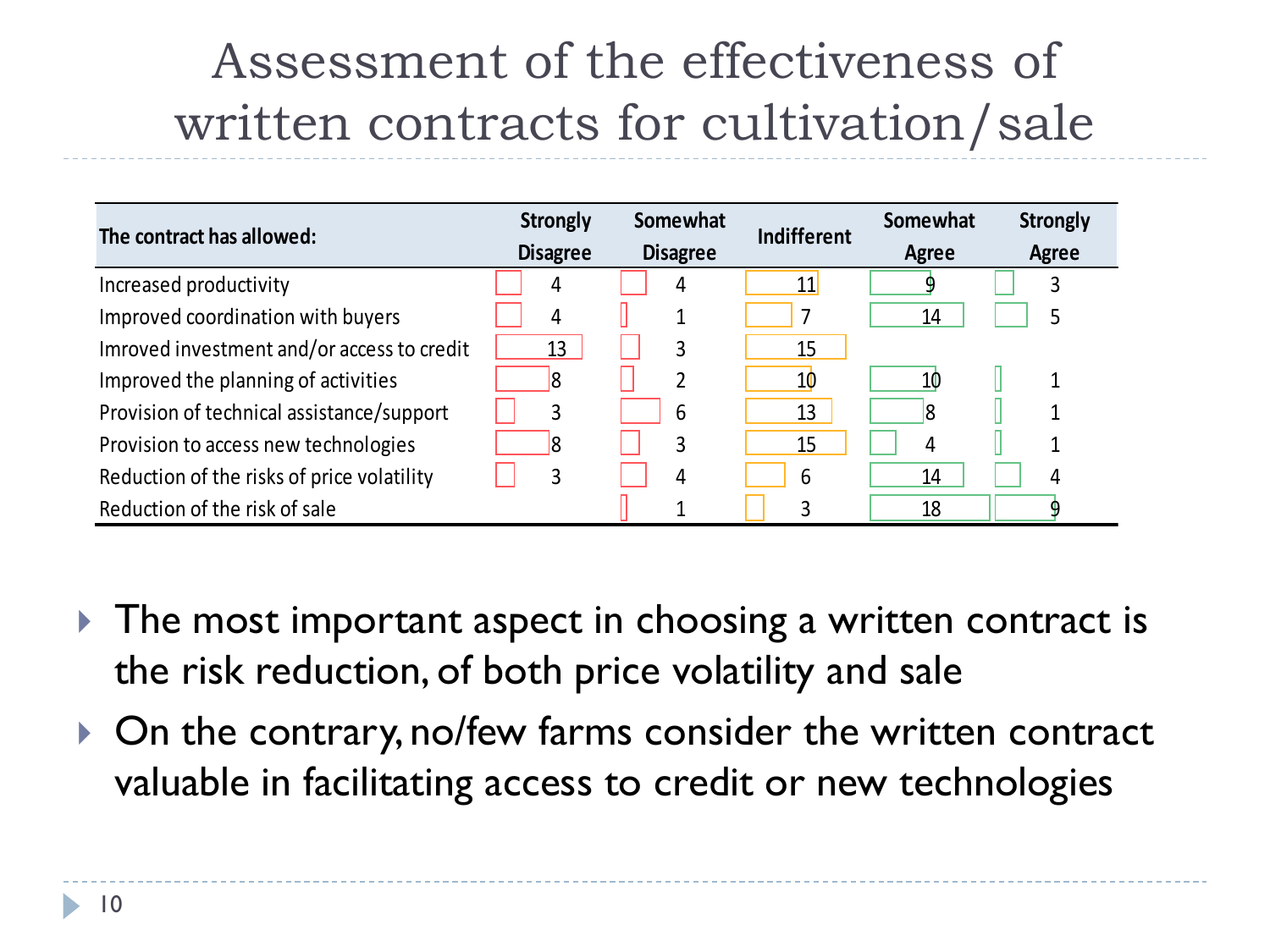#### Degree of satisfaction of written contracts for cultivation/sale

| Degree of satisfaction:                                                                                                                                                                                                                                                              | Not at all<br>satisfied | Not very<br>satisfied | <b>Indifferent</b> | <b>Fairly</b><br>satisfied | <b>Very</b><br>satisfied |
|--------------------------------------------------------------------------------------------------------------------------------------------------------------------------------------------------------------------------------------------------------------------------------------|-------------------------|-----------------------|--------------------|----------------------------|--------------------------|
| Adequate production costs coverage                                                                                                                                                                                                                                                   | 4                       | $\overline{2}$        | 15                 | 9                          | $\mathbf{1}$             |
| Price received                                                                                                                                                                                                                                                                       |                         | 6                     | 7                  | 13                         | 5                        |
| Reward provided for product quality                                                                                                                                                                                                                                                  | 7                       | $\overline{2}$        | 14                 | 6                          | $\overline{2}$           |
| Earned income                                                                                                                                                                                                                                                                        | $\overline{1}$          | 4                     | 18                 | 17                         | $\overline{1}$           |
| Clear and transparent rules                                                                                                                                                                                                                                                          |                         | 7                     | 6                  | 12                         | 6                        |
| Payment times                                                                                                                                                                                                                                                                        |                         | 3                     | 2                  | 16                         | 10                       |
| Adequacy of the contract                                                                                                                                                                                                                                                             | $\overline{2}$          | 2                     | 8                  | 18                         | 1                        |
| Overall positive judgment. High satisfaction for the adequacy of the contract.<br>Highest satisfaction for the times of payment<br>$\blacktriangleright$<br>but most farms consider also transparency rules and production remunerat<br>$\blacktriangleright$<br>more than adequate. |                         |                       |                    |                            |                          |
| Lower satisfaction for rewards linked to the quality of production<br>$\blacktriangleright$                                                                                                                                                                                          |                         |                       |                    |                            |                          |

- $\blacktriangleright$  Highest satisfaction for the times of payment...
- …but most farms consider also transparency rules and production remuneration more than adequate.
-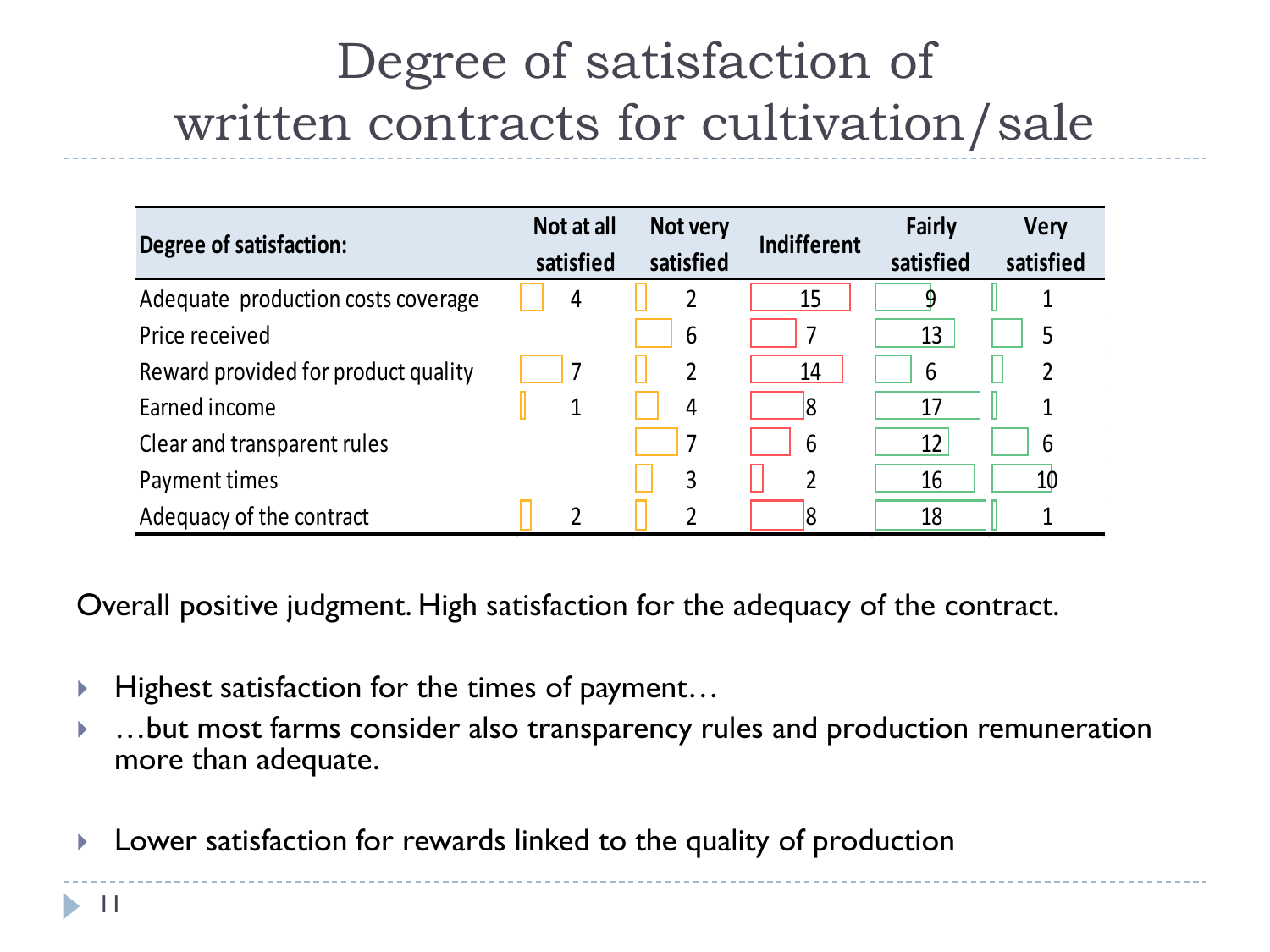#### Logistic model: factors associated with the choice of adopting a written contract

- **Logistic regression aimed at predicting and exploring a binary** dependent variable, with the relative impact of each predictor/independent variable.
- ▶ Dependent variable: underwriting / or not a contract
- ▶ Independent variables collected from survey and FADN

| Independent variables           | <b>Categories</b>                                                            |
|---------------------------------|------------------------------------------------------------------------------|
| Holder's age                    | Less/more than 60 years                                                      |
| Holder's education              | Graduated/not graduated                                                      |
| Holder's gender                 | Male/female                                                                  |
| Legal status                    | Sole trader/others                                                           |
| Management                      | Family run/others                                                            |
| Economic size (Standard Output) | Less/more than €500,000                                                      |
| Organic farm                    | Yes/no                                                                       |
| Durum wheat specialisation      | Percentage of area with durum wheat                                          |
| Other activities                | Yes/no                                                                       |
| Propensity to innovate          | Innovation/no innovation in production and<br>management in the last 2 years |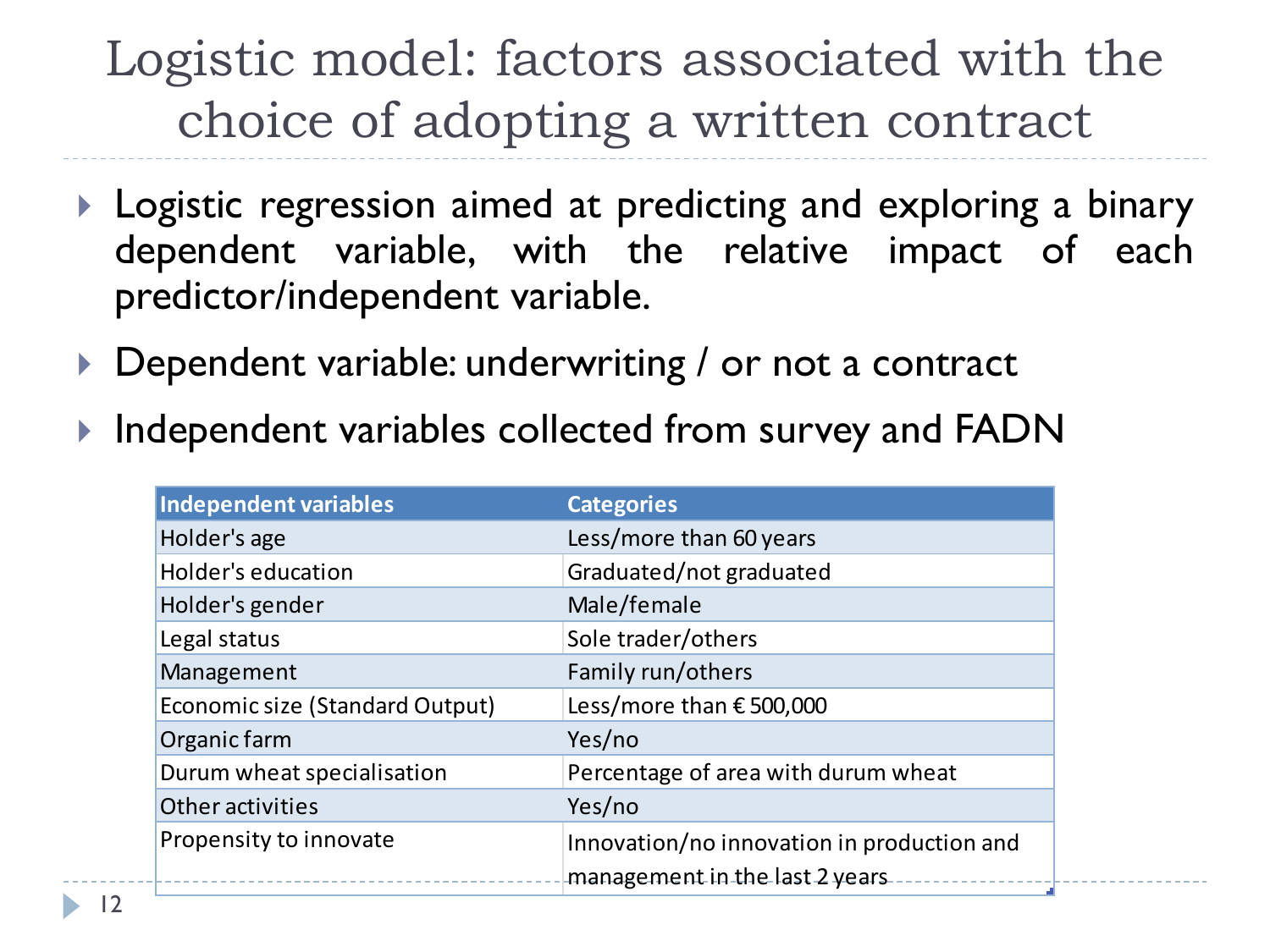# Logistic model: results

▶ Backward stepwise elimination was used in the logistic regression to select significant variables

| <b>Selected variables</b> | <b>B</b> coefficient | Exp(B)            |  |  |
|---------------------------|----------------------|-------------------|--|--|
|                           |                      | <b>Odds ratio</b> |  |  |
| Economic size*            | 1.54                 | 4.68              |  |  |
| Education**               | 1.08                 | 2.94              |  |  |
| Management*               | 1.16                 | 3.19              |  |  |
| Propensity to innovate*   | 1.02                 | 2.78              |  |  |
|                           |                      |                   |  |  |

Significant at the \*.05 level, \*\*.10 level.

- Relevant factors associated with the increasing the odds of adopting written contracts:
	- Economic farm size (farms over  $\epsilon$  500,000 are 4.7 times more likely to regulate their cultivation/sale relations through written contractual instruments)
	- Higher level of education
	- Non-family run farms are more likely to use contracts
	- Higher dynamism and propensity in <u>innovation</u> (product and management)